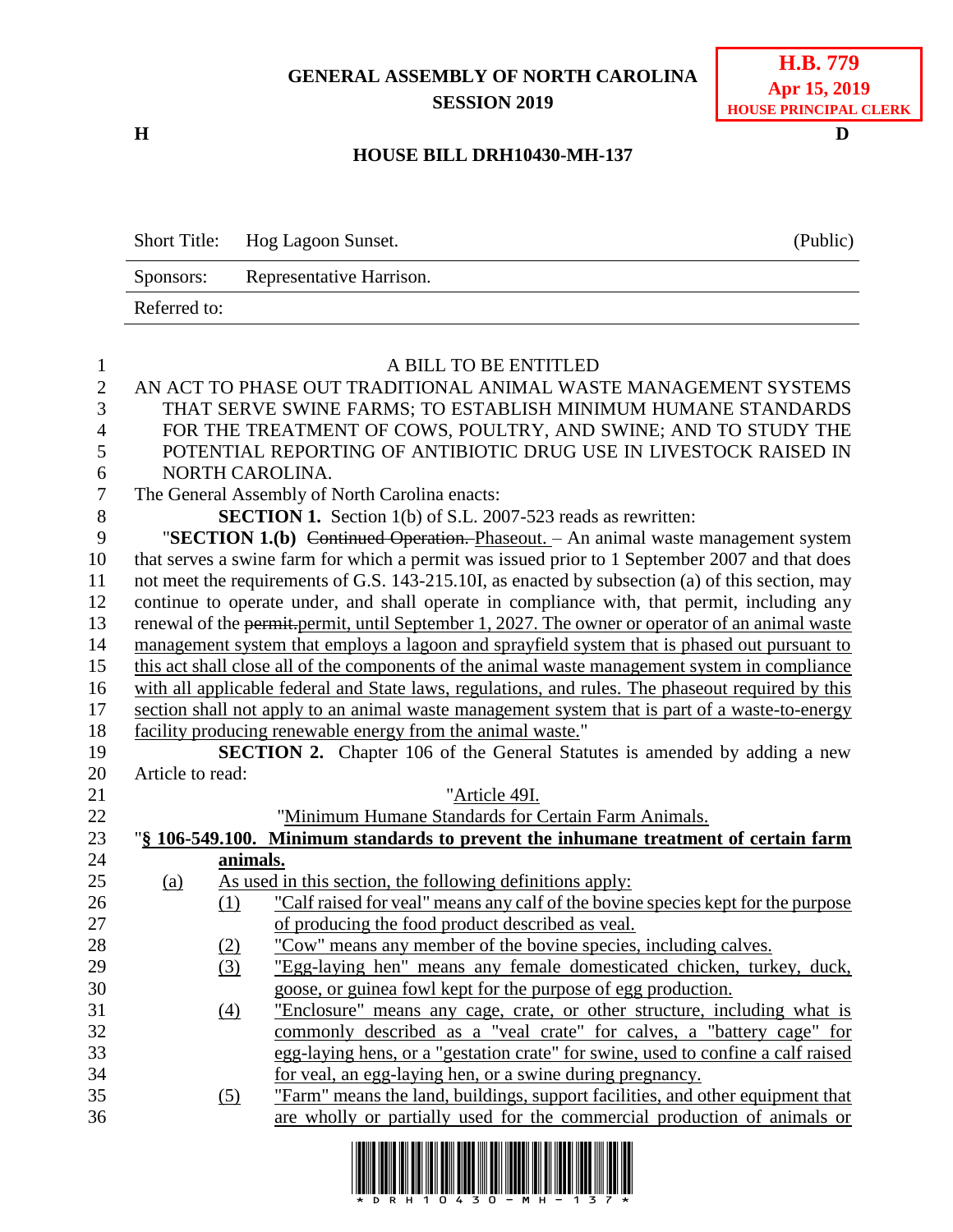|            |            | <b>General Assembly Of North Carolina</b><br><b>Session 2019</b>                              |  |
|------------|------------|-----------------------------------------------------------------------------------------------|--|
|            |            | animal products used for food or fiber and does not include live animal                       |  |
|            |            | markets.                                                                                      |  |
|            | (6)        | "Farm owner or operator" means any person who owns or controls the                            |  |
|            |            | operation of a farm and does not include any nonmanagement employee,                          |  |
|            |            | contractor, or consultant.                                                                    |  |
|            | <u>(7)</u> | "Fully extending his or her limbs" means fully extending all limbs without                    |  |
|            |            | touching the side of an enclosure or another animal. In the case of egg-laying                |  |
|            |            | hens, "fully extending his or her limbs" means (i) fully spreading both wings                 |  |
|            |            | without touching the side of an enclosure or another egg-laying hen and (ii)                  |  |
|            |            | having access to at least 1.5 square feet of usable floor space per hen, but does             |  |
|            |            | not mean that all egg-laying hens in an enclosure must be able to                             |  |
|            |            | simultaneously spread their wings without touching the side of an enclosure                   |  |
|            |            | or another egg-laying hen.                                                                    |  |
|            | (8)        | "Person" means any individual, firm, partnership, joint venture, association,                 |  |
|            |            | limited liability company, corporation, estate, trust, receiver, or syndicate.                |  |
|            | (9)        | "Poultry" means any chicken, turkey, duck, goose, or guinea fowl.                             |  |
|            | (10)       | "Swine" means any member of the porcine species.                                              |  |
|            | (11)       | "Swine during pregnancy" means any pregnant swine kept for the primary                        |  |
|            |            | purpose of breeding.                                                                          |  |
|            | (12)       | "Turning around freely" means turning in a complete circle without any                        |  |
|            |            | impediment, including a tether, and without touching the side of an enclosure                 |  |
|            |            | or another animal.                                                                            |  |
| (b)        |            | The Board of Agriculture, in consultation with the State Veterinarian, shall establish        |  |
|            |            | minimum humane standards for cows, poultry, and swine that, at a minimum, do all of the       |  |
| following: |            |                                                                                               |  |
|            | <u>(1)</u> | Prohibit a farm owner or operator from tethering or confining any calf raised                 |  |
|            |            | for veal, egg-laying hen, or swine during pregnancy on a farm, for all or the                 |  |
|            |            | majority of any day, in a manner that prevents the animal from lying down,                    |  |
|            |            | standing up, fully extending his or her limbs, or turning around freely. This                 |  |
|            |            | subdivision does not apply to any of the following:                                           |  |
|            |            | During scientific or agricultural research.<br>$\underline{\mathbf{a}}$ .                     |  |
|            |            | During examination, testing, individual treatment, or operation for<br><u>b.</u>              |  |
|            |            | veterinary purposes.                                                                          |  |
|            |            | During transportation.<br>$\underline{\underline{c}}$ .                                       |  |
|            |            | $\underline{\mathrm{d}}$ .<br>During rodeo exhibitions, State or county fair exhibitions, 4-H |  |
|            |            | programs, and similar exhibitions or programs.                                                |  |
|            |            | During the slaughter of livestock or poultry as provided by law.<br>$\frac{e}{f}$ .           |  |
|            |            | To a swine during pregnancy during the seven-day period prior to the                          |  |
|            |            | swine's expected date of giving birth.                                                        |  |
|            | (2)        | Require a farm owner or operator to ensure that all on-farm killing of cows or                |  |
|            |            | swine be performed in a humane manner using methods explicitly deemed                         |  |
|            |            | "acceptable" by the American Veterinary Medical Association. This                             |  |
|            |            | subdivision prohibits strangulation of cows and swine as a form of euthanasia.                |  |
|            | (3)        | Prohibit a farm owner or operator from engaging in the transport, sale, or                    |  |
|            |            | receipt, for use in the human food supply, of any cow or calf too sick or injured             |  |
|            |            | to stand and walk.                                                                            |  |
| (c)        |            | Any farm owner or operator who violates any minimum humane standard adopted by                |  |
|            |            | the Board pursuant to this section is guilty of a Class 2 misdemeanor."                       |  |
|            |            | <b>SECTION 3.(a)</b> The Division of Public Health of the Department of Health and            |  |

Human Services, with the cooperation of the Department of Agriculture and Consumer Services,